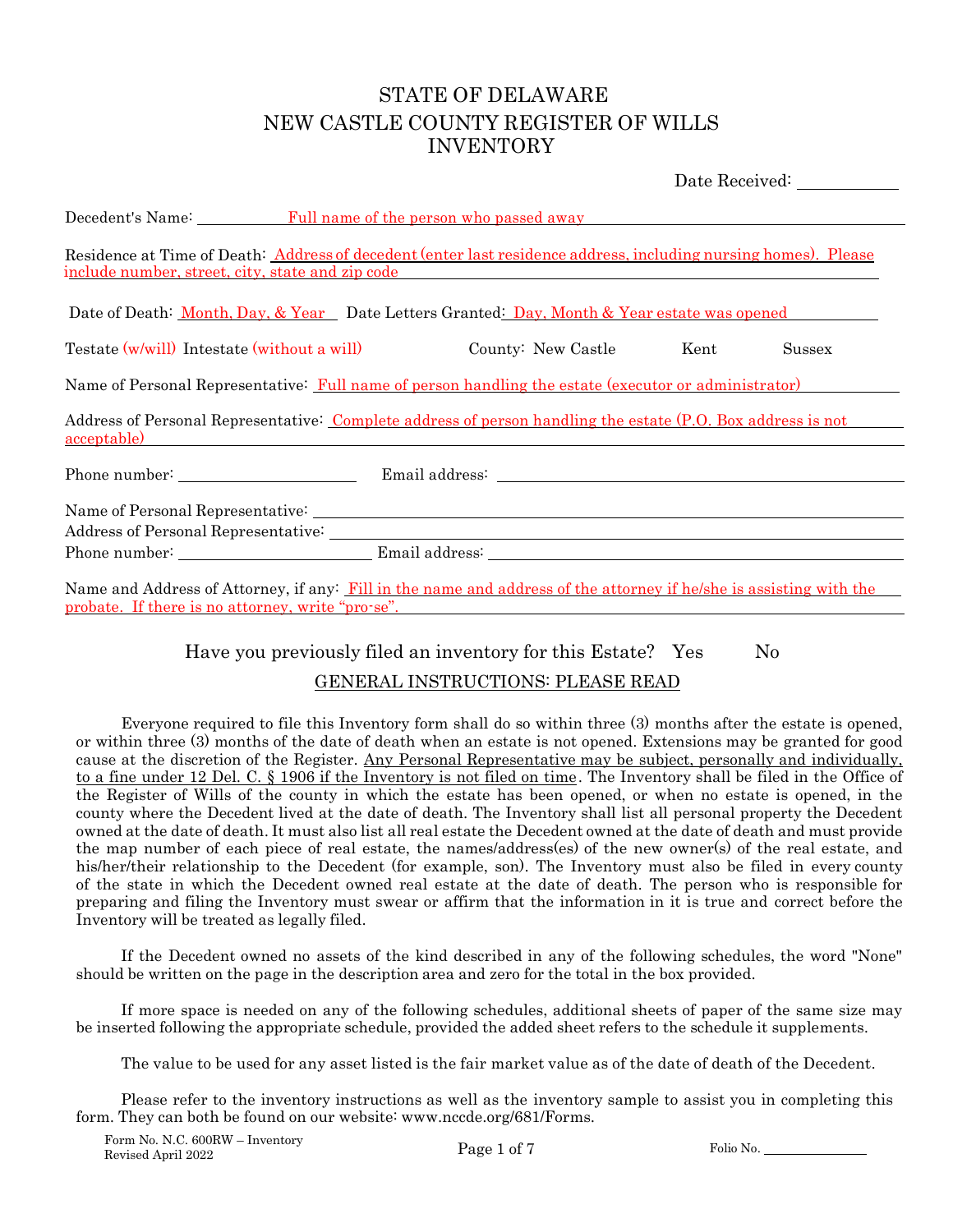## SCHEDULE A SOLE REAL ESTATE

Include tax parcel number, deed record number and full address adequate to identify all real estate located in Delaware only, regardless of county. Complete the names, addresses and relationship of persons entitled to each parcel and share of each person. Be sure to list who will receive the tax bill for each parcel Otherwise, the inventory will be rejected and returned for correction. Enter the fair market value at date of death. Do not subtract any mortgages or loans from the value. Jointly owned property must be disclosed on Schedule B.

| ITEM NO. | <b>DESCRIPTION</b>                                                                                                                                                                                                                                                                                                                                                                                                                                                                                                                                                                                                                                                                                                                                                                                                                                                                                                                                                                                                     | <b>FAIR MARKET</b><br>VALUE AT DATE OF<br><b>DEATH</b> |
|----------|------------------------------------------------------------------------------------------------------------------------------------------------------------------------------------------------------------------------------------------------------------------------------------------------------------------------------------------------------------------------------------------------------------------------------------------------------------------------------------------------------------------------------------------------------------------------------------------------------------------------------------------------------------------------------------------------------------------------------------------------------------------------------------------------------------------------------------------------------------------------------------------------------------------------------------------------------------------------------------------------------------------------|--------------------------------------------------------|
| 1.       | <b>Item No.:</b> Number properties $(1, 2, 3, \text{ etc.})$ if there is more than one<br>property.                                                                                                                                                                                                                                                                                                                                                                                                                                                                                                                                                                                                                                                                                                                                                                                                                                                                                                                    |                                                        |
| 2.       | <b>Description:</b> Enter the complete address(es) of the individual piece(s)<br>of real estate located in the State of Delaware, along with parcel<br>numbers (call the appropriate county Treasury office if you do not know).<br><b>BELOW EACH PROPERTY, LIST THE FULL NAME(S), RELA-</b><br><b>TIONSHIP TO DECEASED, AND COMPLETE ADDRESS(ES) OF</b><br><b>THOSE TO WHOM THE PROPERTY PASSES. Also include the</b><br>percent/portion of the property each person inherits. The will (or if<br>there is no will, the intestate laws of Delaware) determine to whom<br>the property passes. Follow the directions in the will (or intestate<br>laws). If you don't know to whom the property passes, consult with<br>an attorney. This is not a matter of discretion and it is important that<br><i>the list of heirs be accurate.</i> If the property has been sold, the<br>Register of Wills still needs to know how title passed upon death.<br>If the will directs the property to be sold, write "To Be Sold". |                                                        |
| 3.       | Value at Date of Death: Enter an appraisal/fair market value in the<br>right-hand column for each piece of real estate listed. The value<br>of the real estate is determined by what the property could have sold for<br>at the time the decedent died. Enter the total in box at bottom right hand<br>corner.<br>Send tax bill to:                                                                                                                                                                                                                                                                                                                                                                                                                                                                                                                                                                                                                                                                                    |                                                        |
| 4.       | Enter the name and address to whom the tax bills should be mailed.                                                                                                                                                                                                                                                                                                                                                                                                                                                                                                                                                                                                                                                                                                                                                                                                                                                                                                                                                     |                                                        |
|          | If this is left blank, the inventory will be rejected/returned to you.                                                                                                                                                                                                                                                                                                                                                                                                                                                                                                                                                                                                                                                                                                                                                                                                                                                                                                                                                 |                                                        |
| 5.       | <b>Total:</b> Add the column and enter the total in the box at the bottom right<br>hand corner of the page.                                                                                                                                                                                                                                                                                                                                                                                                                                                                                                                                                                                                                                                                                                                                                                                                                                                                                                            |                                                        |
| 6.       | <b>Estate of:</b> Decedent's full name to be written at bottom of page.                                                                                                                                                                                                                                                                                                                                                                                                                                                                                                                                                                                                                                                                                                                                                                                                                                                                                                                                                |                                                        |
|          | TOTAL (also enter under the Recapitulation)                                                                                                                                                                                                                                                                                                                                                                                                                                                                                                                                                                                                                                                                                                                                                                                                                                                                                                                                                                            |                                                        |

ESTATE OF: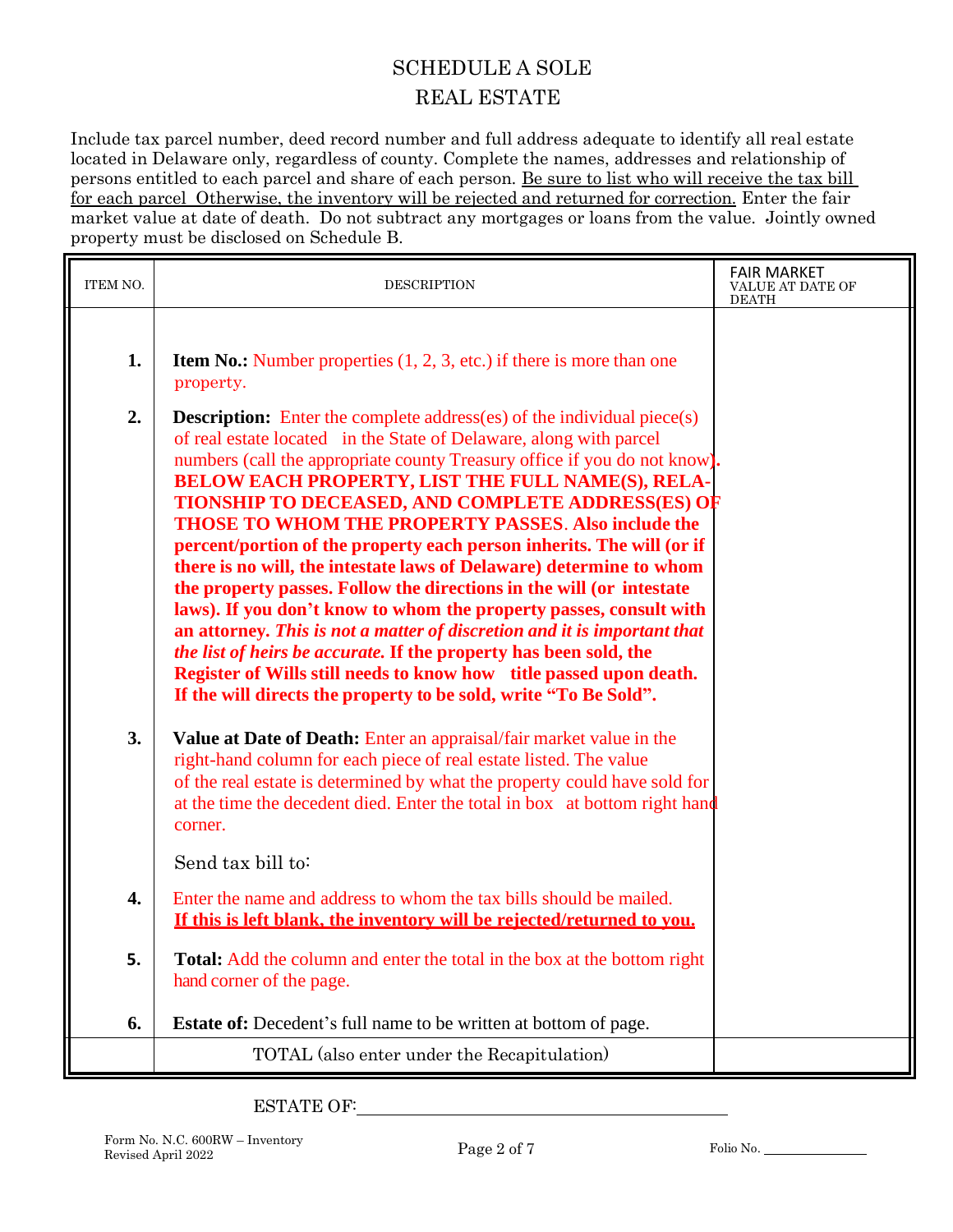#### SCHEDULE B JOINTLY OWNED ASSETS

Did the decedent, at the time of death, own any assets (a) with another person with right of survivorship; or (b) with his/her spouse? Yes No If "Yes", state the name, relationship and address of each surviving co-tenant. If "No", write "None". List joint real estate in Delaware only regardless of county.

| <b>NAME</b> | <b>RELATIONSHIP</b> | <b>ADDRESS</b> |
|-------------|---------------------|----------------|
| л.          |                     |                |
| D.          |                     |                |
| v.          |                     |                |

| ITEM NO. | DESCRIPTION (identify co-tenant by using appropriate letter above)                                                                                                                                                                                                                                 | VALUE AT DATE OF DEATH |
|----------|----------------------------------------------------------------------------------------------------------------------------------------------------------------------------------------------------------------------------------------------------------------------------------------------------|------------------------|
| 1.       | A, B, & C: These rows are for listing the names, relationships, and<br>addresses of each surviving joint owner of assets with the decedent.<br>If more space is needed, an additional page may be added.                                                                                           |                        |
| 2.       | <b>Item No.:</b> Number the jointly owned assets $(1, 2, 3, \text{ etc.})$ if there is<br>more than one.                                                                                                                                                                                           |                        |
| 3.       | <b>Description:</b> List individual items here. Items may include real estate,<br>bank accounts, mobile homes, stocks, bonds, boats, trailers, cars,<br>household goods, antiques, etc. List anything that is jointly owned.<br>Place the letter of the joint owner (from above) beside each item. |                        |
| 4.       | <b>Fair market value at the date of death:</b> Value (or estimated value) of<br>each item at the date of death.                                                                                                                                                                                    |                        |
| 5.       | <b>Total:</b> Add the column and enter the total in the box at the bottom right<br>hand corner of the page.                                                                                                                                                                                        |                        |
| 6.       | <b>Estate:</b> Decedent's full name to be written at bottom of page.                                                                                                                                                                                                                               |                        |
|          |                                                                                                                                                                                                                                                                                                    |                        |
|          | TOTAL (also enter under the Recapitulation)                                                                                                                                                                                                                                                        |                        |

ESTATE OF: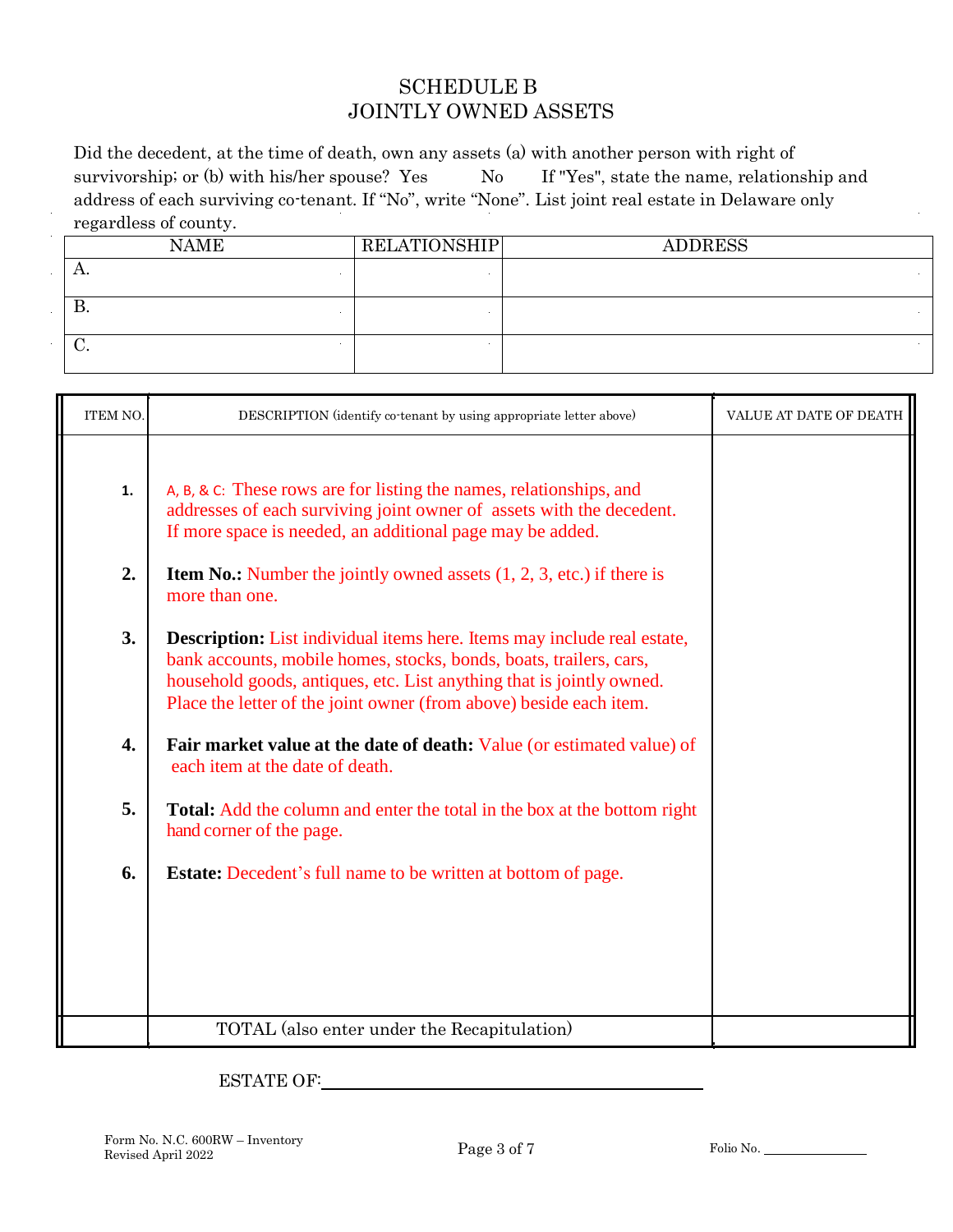## SCHEDULE C BANK ACCOUNTS AND CASH

Include solely held money in banks and/or money OWED to Decedent at time of death. Jointly owned assets must be disclosed on Schedule B.

| ITEM NO. | <b>DESCRIPTION</b>                                                                                                                                                                                                                                                                                                                                                                           | VALUE AT DATE OF DEATH |
|----------|----------------------------------------------------------------------------------------------------------------------------------------------------------------------------------------------------------------------------------------------------------------------------------------------------------------------------------------------------------------------------------------------|------------------------|
| 1.       | <b>Item No.:</b> Number items $(1, 2, 3, etc.)$ if there is more than one.                                                                                                                                                                                                                                                                                                                   |                        |
| 2.       | <b>Description:</b> List cash, checking and savings accounts, certificates of<br>deposit, money market accounts, and money OWED TO DECEDENT.<br>A bank account held jointly for convenience of the decedent only is<br>considered a solely held asset and should be listed here. Please list name<br>of bank/financial institution but it is not necessary to list actual account<br>number. |                        |
| 3.       | Fair Market Value at date of death: What the asset was worth at the<br>date of death.                                                                                                                                                                                                                                                                                                        |                        |
| 4.       | <b>Total:</b> Add the column and enter the total in the box in the bottom right<br>hand corner of the page.                                                                                                                                                                                                                                                                                  |                        |
| 5.       | <b>Estate:</b> Decedent's full name to be written at bottom of page.                                                                                                                                                                                                                                                                                                                         |                        |
|          |                                                                                                                                                                                                                                                                                                                                                                                              |                        |
|          |                                                                                                                                                                                                                                                                                                                                                                                              |                        |
|          |                                                                                                                                                                                                                                                                                                                                                                                              |                        |
|          |                                                                                                                                                                                                                                                                                                                                                                                              |                        |
|          |                                                                                                                                                                                                                                                                                                                                                                                              |                        |
|          | TOTAL (also enter under the Recapitulation)                                                                                                                                                                                                                                                                                                                                                  |                        |

# ESTATE OF:

Form No. N.C. 600RW – Inventory Revised April 2022 Page 4 of 7 Folio No.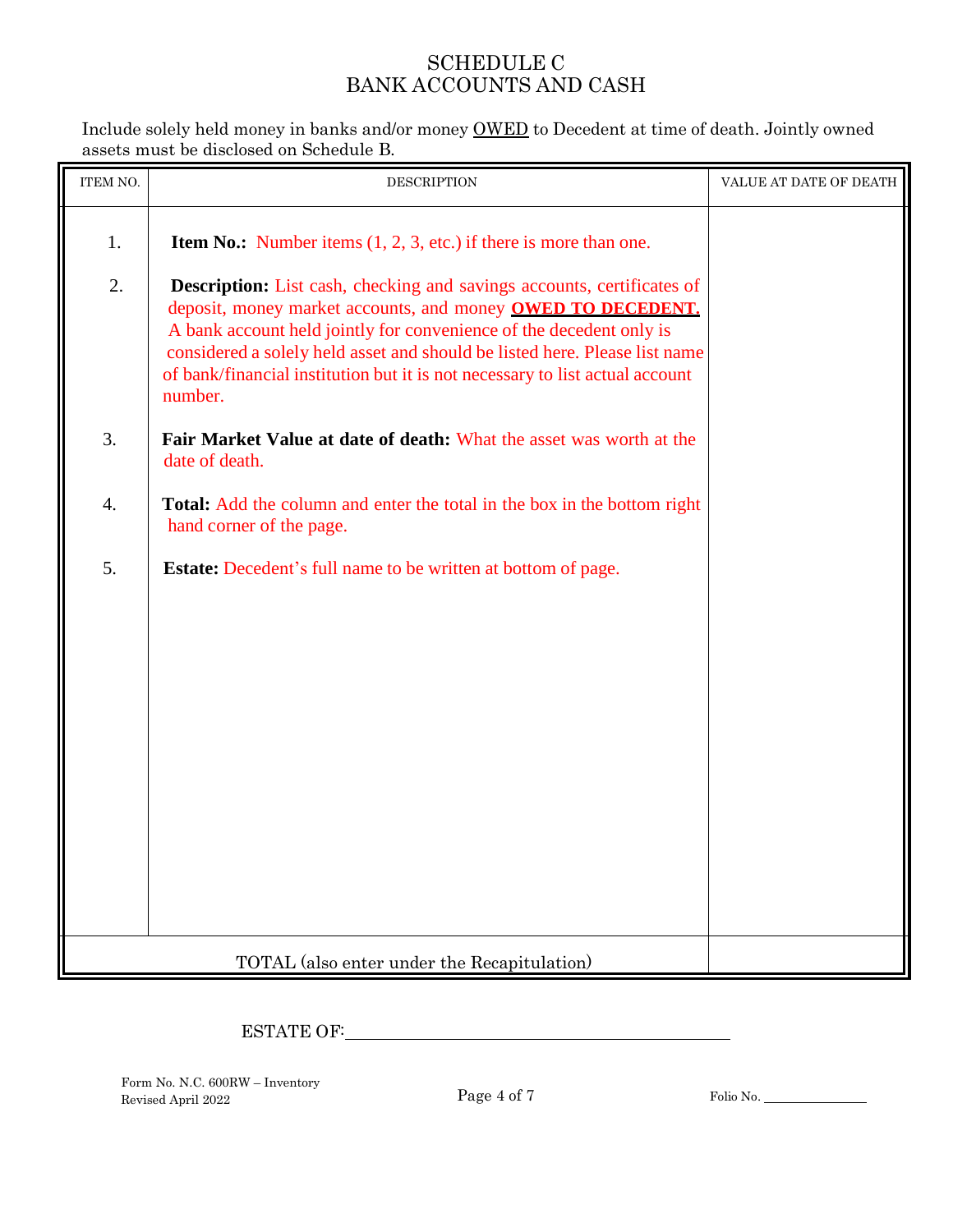## SCHEDULE D STOCKS AND BONDS

List stocks, bonds, and securities in decedent's name solely without a predesignated beneficiary. Jointly held assets must be disclosed on Schedule B.

| ITEM NO. | <b>DESCRIPTION</b>                                                                                                                                                                                                                                                                                                              | VALUE AT DATE OF DEATH |
|----------|---------------------------------------------------------------------------------------------------------------------------------------------------------------------------------------------------------------------------------------------------------------------------------------------------------------------------------|------------------------|
| 1.       | <b>Item No.:</b> Number items $(1, 2, 3, etc.)$ if there is more than one.                                                                                                                                                                                                                                                      |                        |
| 2.       | <b>Description:</b> Enter all stocks and bonds separately. "Bonds" are<br>savings bonds, municipal bonds, etc. If the bond has a POD or pay<br>on death designation on the front, it does not need to be listed.<br>Sample labels/descriptions: "63 shares General Motors Corporation<br>stock" or "Merrill Lynch mutual fund". |                        |
| 3.       | Fair Market Value: Balance of the asset at time of death<br>(determined by price per share at date of death).                                                                                                                                                                                                                   |                        |
| 4.       | <b>Total:</b> Add the value of assets and enter the total in the box at the<br>bottom right hand corner.                                                                                                                                                                                                                        |                        |
| 5.       | <b>Estate:</b> Decedent's full name to be written at bottom of page.                                                                                                                                                                                                                                                            |                        |
|          | TOTAL (also enter under the Recapitulation)                                                                                                                                                                                                                                                                                     |                        |

# ESTATE OF: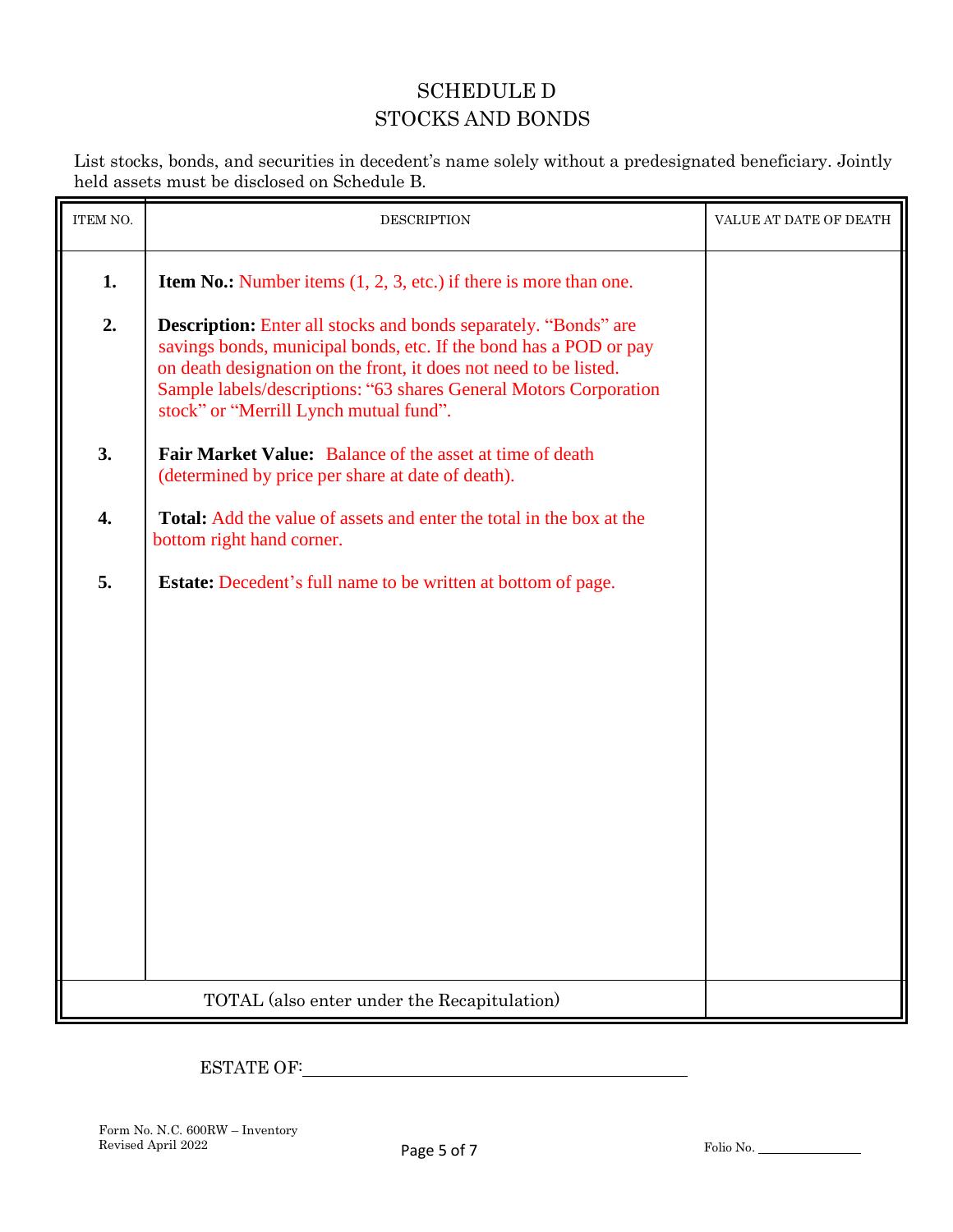## SCHEDULE E VEHICLES AND MISCELLANEOUS PROPERTY

List all other personal property not listed on another schedule, including, anything payable to the decedent's estate. Be sure to list anything with a title, such as a car, manufactured home, or boat. Be sure to also list any personal items of genuine value, such as jewelry, collectibles, or digital assets. Generally, life insurance proceeds and individual retirement accounts are directly payable to a third party and not the decedent's estate; as such, these monies are not listed on the inventory. Jointly owned assets must be disclosed on Schedule B.

| ITEM NO. | <b>DESCRIPTION</b>                                                                                                                                                                                                                                                                                                                                                                                                                                                                                                                                                                                                                                                                                                                              | VALUE AT DATE OF<br><b>DEATH</b> |
|----------|-------------------------------------------------------------------------------------------------------------------------------------------------------------------------------------------------------------------------------------------------------------------------------------------------------------------------------------------------------------------------------------------------------------------------------------------------------------------------------------------------------------------------------------------------------------------------------------------------------------------------------------------------------------------------------------------------------------------------------------------------|----------------------------------|
|          | This page includes any items not listed on previous pages that are solely<br>owned or payable to the Estate. Examples: mobile homes, RVs, auto<br>insurance refunds, cars (year/make/model), cemetery plots, household<br>goods and contents, furniture, jewelry, antiques collectibles and collections,<br>excluding clothing. Value may need to be estimated by the personal<br>representative (resale/garage sale value) or for higher value items, by an<br>appraiser. You should not list jointly owned assets (list these on Schedule<br>B). Only list employee death benefits, life insurance proceeds, individual<br>retirement accounts, and annuities WITHOUT LIVING NAMED<br><b>BENEFICIARIES OR THAT ARE PAYABLE TO THE ESTATE.</b> |                                  |
|          | TOTAL: (Also enter under the Recapitulation)                                                                                                                                                                                                                                                                                                                                                                                                                                                                                                                                                                                                                                                                                                    |                                  |

## ESTATE OF